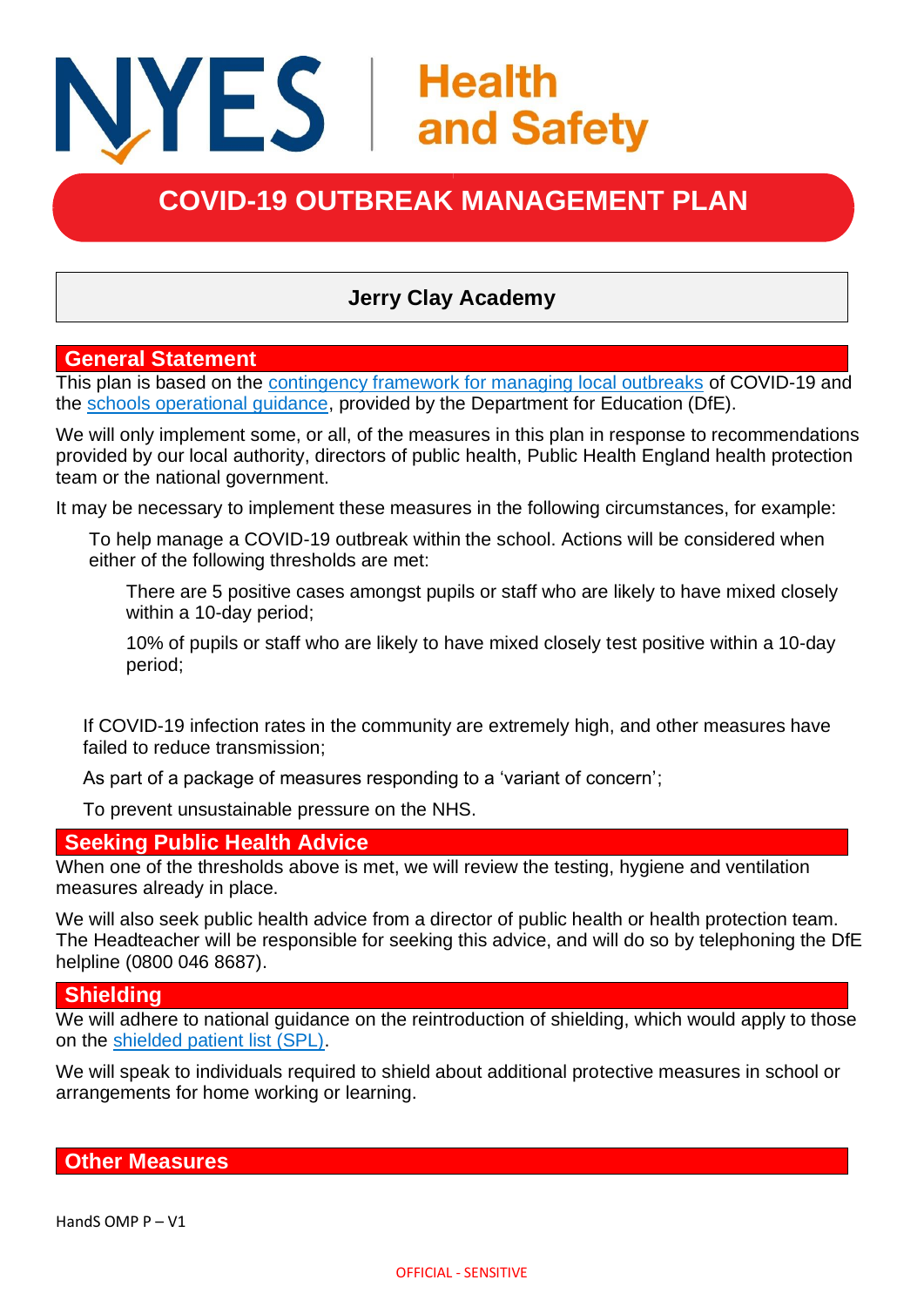Parents, carers, pupils and staff will be informed promptly about the introduction of control measures. This will be done via ParentMail once a decision has been made.

If recommended, we will limit:

Residential educational visits;

Open days;

Transition or taster days;

Parents coming into school;

Live performances.

If recommended, we will (re)introduce:

Bubbles, to reduce mixing between groups;

Face coverings in communal areas and classrooms for staff and visitors (unless exempt).

#### **Attendance Restrictions**

Attendance restrictions will only be implemented as a last resort. If recommended, we will implement the measures in this section.

#### **Eligibility to remain in school**

If restrictions are recommended, we will stay open for vulnerable pupils and children of critical workers.

#### **Education and support for pupils at home**

All other pupils will be required to stay at home and will receive remote education.

We will aim to deliver remote education that meets the same quality and quantity of education that pupils would receive in school, as outlined in our Remote Learning Policy, found on our website.

The school will continue to provide meals or lunch parcels for pupils eligible for benefits-related free school meals while they are not attending school because of COVID-19 isolation guidelines.

The School will organise Food parcels for the duration of the isolation in conjunction with ISS the school catering company.

#### **Wraparound care**

We will limit access to before and after-school activities and wraparound care during term time and the summer holidays to those that need it most.

We will communicate who will be eligible to attend once the restrictions are confirmed.

#### **Safeguarding**

We will review our child protection policy to make sure it reflects the local restrictions and remains effective.

We will aim to have a trained DSL or deputy DSL on site wherever possible.

If our DSL (or deputy) can't be on site, they can be contacted remotely by calling Caroline Elliott on 07747 865699

On occasions where there is no DSL or deputy on site, a senior leader will take responsibility for co-ordinating safeguarding on site.

When vulnerable pupils are absent, we will:

HandS OMP P – V1